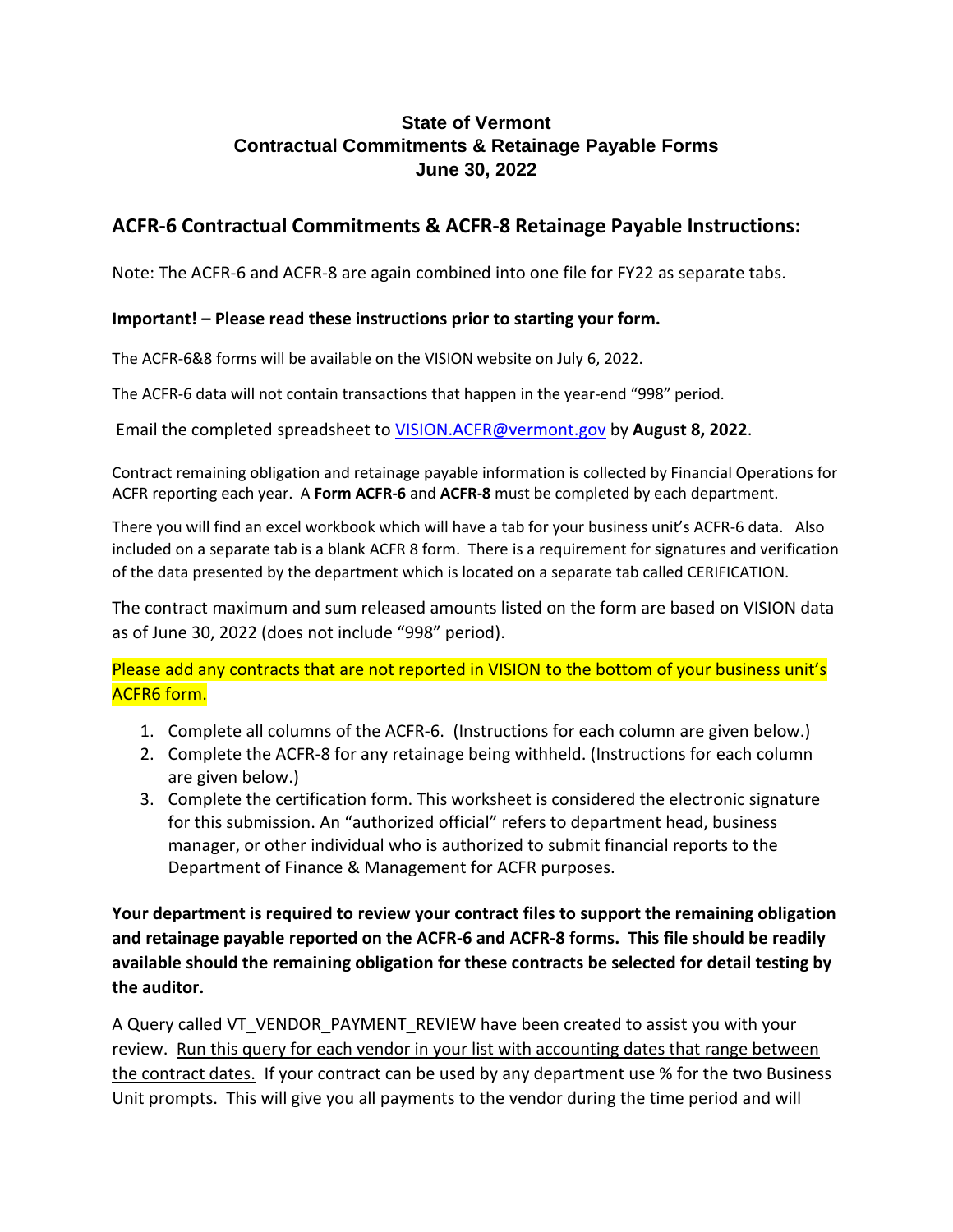include the contract that was used, if any. If a payment used the wrong contract or no contract where one should have been, be sure to adjust your ACFR 6 form. Please also contact F&M so that they can make a contract adjustment.

The ACFR-6 excel worksheet is conditionally formatted based on the selections for Column E – "Include" (contract) and how the VISION amounts compared to the actual amounts reported. Any conditionally formatted **blacked out fields do not require any data or explanations to be provided**.

# **Columns on the ACFR-6 "Contracts" tab are (input columns highlighted in yellow):**

**Column A –** *Agency:* This is the State agency that is primarily responsible for the contract and is determined by the Origin code.

**Column B –** *Business Unit:* This is the Business Unit that is primarily responsible for the contract and is determined by the Origin code.

**Column C –** *Origin:* This is the three-digit code used to identify the originating department.

**Column D** – *Contract:* This is the VISION contract ID.

**Column E** – *Include?:* This column has a drop down list, you must choose whether this contract is reportable on the ACFR-6 form.

Include capital or expense funded commitments for construction projects, highway projects, and other related construction projects through BGS and elsewhere throughout State government. Also include, any other contractual commitments that are nonconstruction related, such as personal service contracts, and any other contract agreement.

If "No" please select the correct reason (see what should not be reported on the ACFR-6 form in the section directly above), no further information will be needed on these "No" contracts except for any reportable retainage.

### **What should NOT be reported on the ACFR-6 form?**

- Maximum Limiting Amount (MLA) \$999,999,999 contracts
- Contracts that are or should be closed
- CPS (commodities) contracts
- Grants
- Leases
- Litigation claims
- Memorandum of Understanding (MOU)
- Retainer contracts
- Settlements
- $\blacksquare$  Other (needs explanation see worksheet)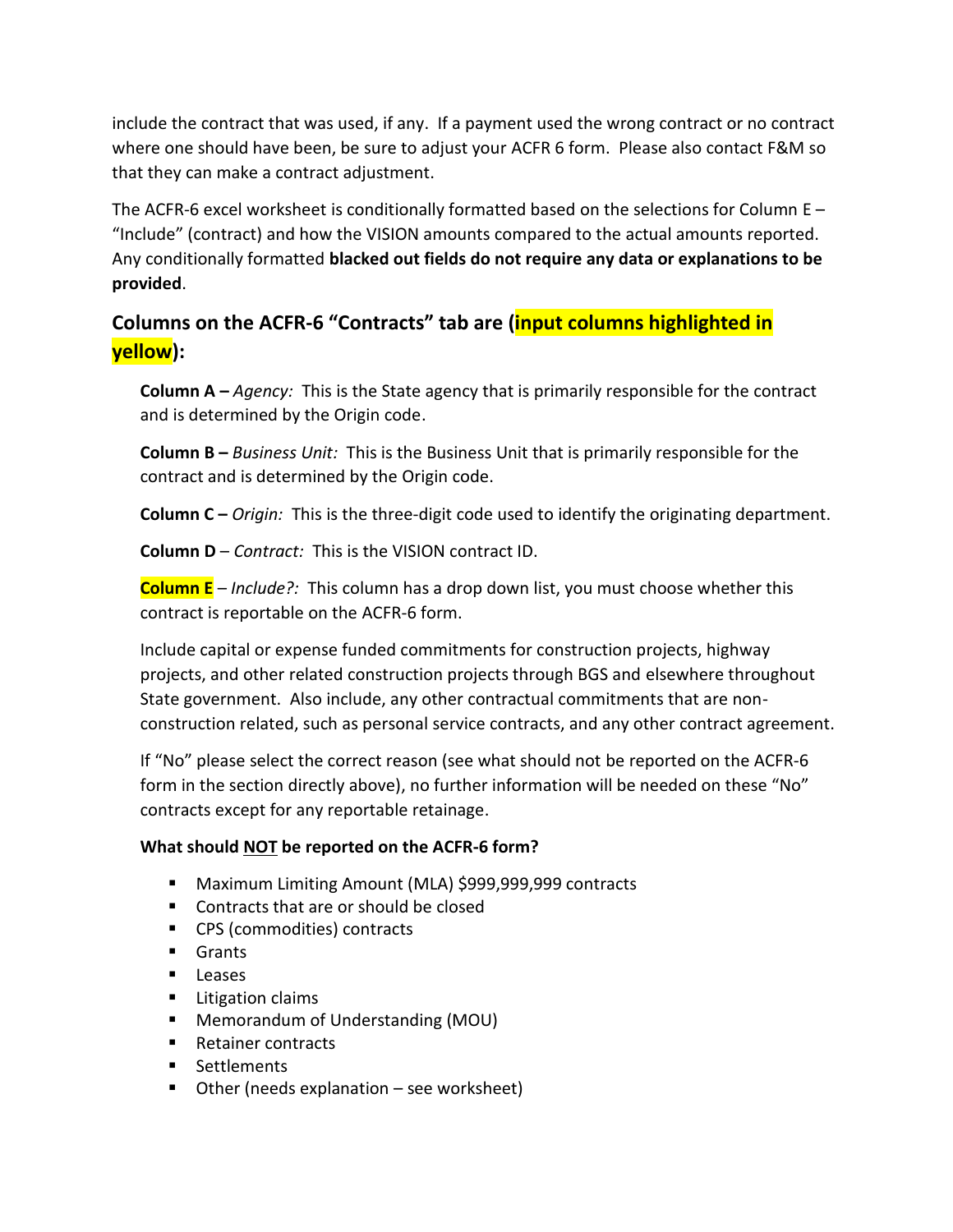**Column F** – *Include Contract? Check*: This check ensures a selection is made from the dropdown lists in columns E. Please make sure all contracts for your BU have a Check status of "OK" (green highlight).

**Column G** – *Retainage?* This column has a dropdown list (Yes or No), for each contract, you must choose whether this contract has retainage reportable on the ACFR-8 form. If there is retainage to report, please follow the ACFR8 instructions in this document.

**Column H –** *Retainage? Check*: This check ensures a selection is made from the dropdown lists in column G. Please make sure all contracts for your BU have a Check status of "OK" (green highlight).

**Column I** – *Vendor#:* This is the VISION vendor ID associated with the contracted vendor.

**Column J** – *Vendor Name:* This is the vendor name associated with the contract.

**Column K** – *Category:* This is the VISION code that is used to identify the contract category.

**Column L** – *Type:* This is the category that this contract belongs to (e.g. services, grants, etc.).

**Column M** – *Begin Dt:* This the beginning date of the contract that is recorded in VISION.

**Column N** – *Expire Dt:* This is the ending date of the contract that is recorded in VISION.

**Column O** – *Status:* This is the contract status as of 6/30/2022 for the contract.

**Column P** – *VISION Max. Amt*: This is the amount listed as the maximum in VISION. This amount may not necessarily always equal the actual contract Maximum Limiting Amount (MLA). If you find this situation, please overwrite the amount with the amount that agrees with your department records.

**Column Q** – *VISION Sum Released:* This is the amount listed as the amount released in VISION. This amount may not necessarily always equal the amount released on the contract. If you find this situation, please overwrite the amount with the amount that agrees with your department records.

**Column R** – *Actual Max:* Record the actual Maximum Limiting Amount (MLA) of the contract regardless of what VISION reports it is.

**Column S** – *Actual Paid:* Record the actual amount that has been paid on the contract regardless of what VISION reports it is.

**Column T** – *Remaining Obligation:* This column is a calculated amount of the actual amount remaining based on what was recorded as the actual max and paid.

**Column U** – *Federal Portion:* Of the amount remaining, how much will be paid with Federal funds.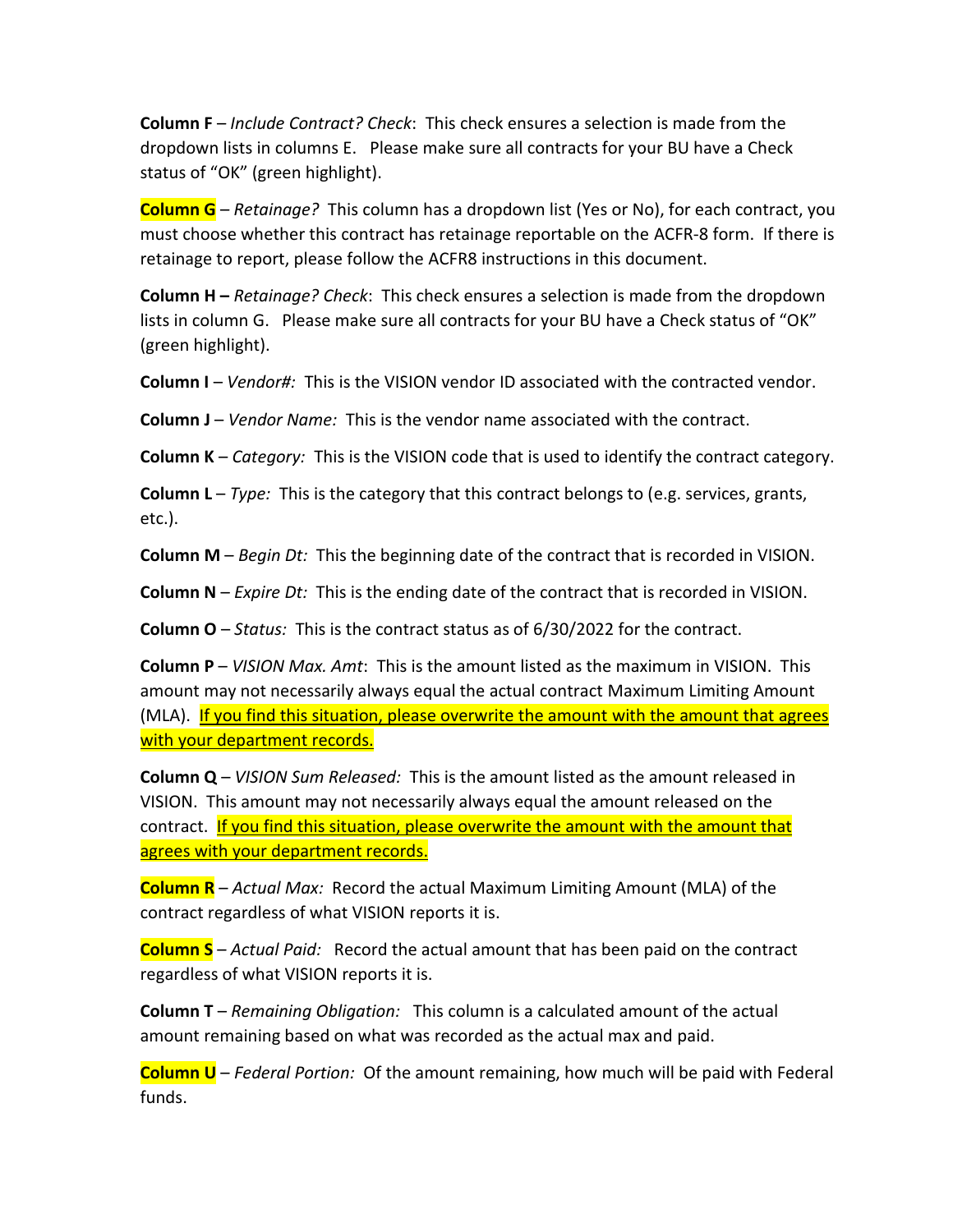**Column V** – *Other Portion:* Of the amount remaining, how much will be paid with funds other than Federal funds.

**Column W -** *Remaining Obligation Amt:* This is the amount of "Remaining Obligation" that is not completely allocated by funding source (Federal and Other). If the cell returns an amount other than zero, then you should review your allocation between those columns until the cell returns a zero value.

**Column X** – *Remaining Obligation Check:* This check ensures no remaining obligation amount exists. Please make sure all contracts for your BU have a Check status of "OK" (green highlight).

**Column Y** – *Retainage Reported:* This amount comes from the ACFR8 (retainage reported) tab, which reports how much retainage is being held on this contract. Please see the ACFR8 (retainage) instructions below on how to report retainage.

**Column Z** – *Retainage Form Check:* This is a formula that is used as a double check that all retainage has been reported. This check column will only be useful after both the Retainage and Contracts tabs have been completely filled out. If a value other than "OK" is shown, then review the choice in column G "Retainage?" and the information reported on the "Retainage" tab. Please make sure all contracts for your BU have a Check status of "OK" (green highlight).

**Column AC** – *VISION Amts. minus ACTUAL Amts.:* This is the calculated difference between VISION and ACTUALS. This is the amount that is used to calculate the Variance Check in column AD.

**Column AD** – *Variance Check:* If the actual remaining obligation does not match the VISION calculated remaining obligation "Please provide an explanation . . ." is returned.

**Column AE** – *Explanation*: If column AE asks to provide an explanation, do so here.

**Column AF** – *Notes*: Used to describe (Other) type of contract not included in column E's (Include Contract) dropdown menu.

REMINDER: The ACFR-6 excel worksheet is conditionally formatted based on the selections for Column E – "Include" (contract) and how the VISION amounts compared to the actual amounts reported. Any conditionally formatted **blacked out fields do not require any data or explanations to be provided**.